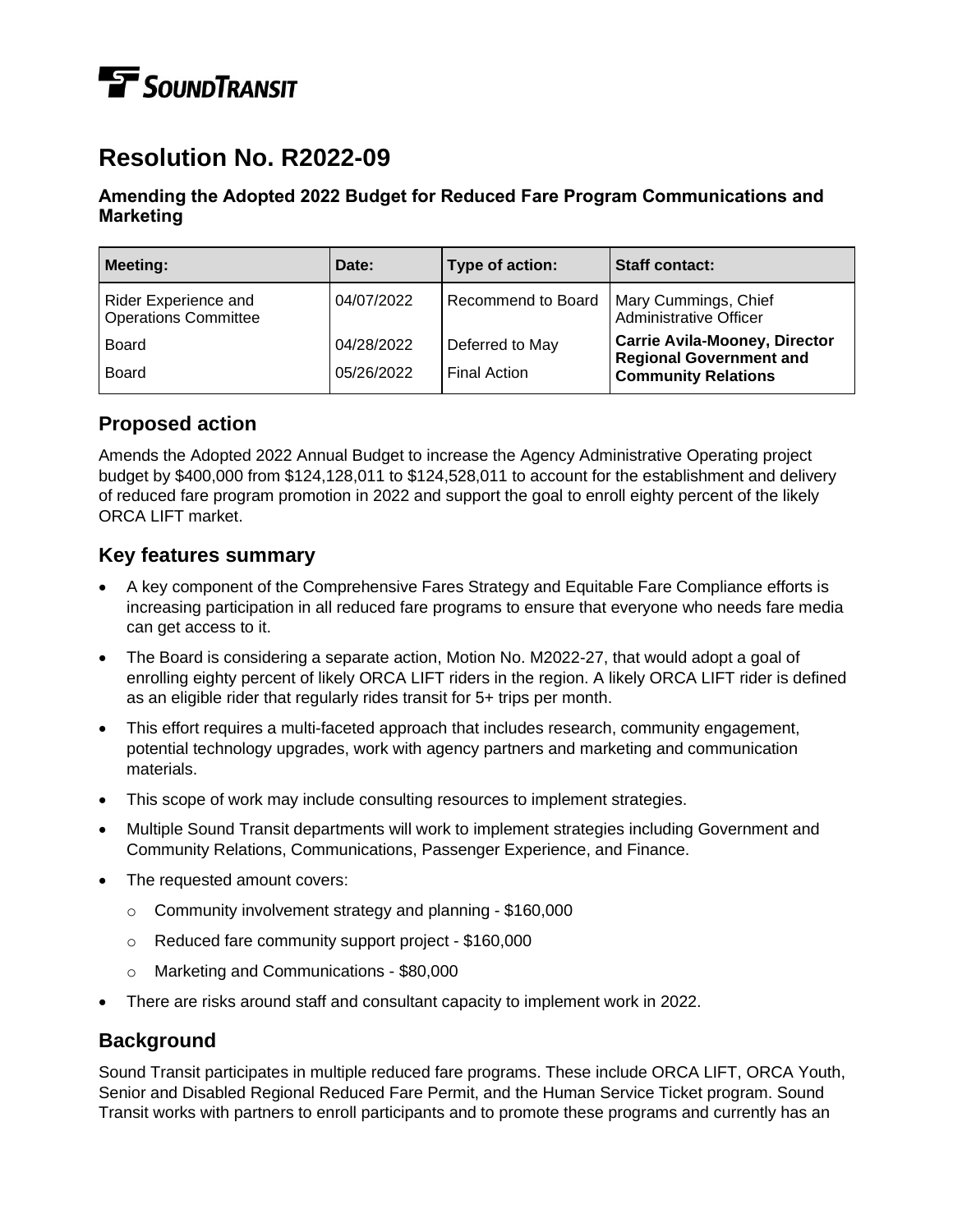agreement with King County Metro who leads outreach efforts. King County Public Health is the lead sub-agency to engage partners to reach people who qualify and enroll them in the program. Outreach currently occurs on site at food banks, low-income housing, colleges, shelters, coffee shops and restaurants. There is also a temporary online option. Sound Transit increased its financial distribution to King County Public Health to increase this network of enrollment.

Barriers still exist. These include:

- People can face barriers to enrollment mental health and substance abuse issues
- People can have other needs that take priority over enrolling in a reduced transit fare program
- Providing necessary documentation can also be a barrier these are eligibility programs and we need to have proof that we are enrolling people who meet the income guideline
- People who qualify for ORCA LIFT might not have funds to put on their card
- Traditional marketing campaigns do not reach the intended audience, so more time intensive engagement and relationship building is required.

Regional ORCA LIFT enrollment reached a peak of about 72,000 in 2019. ORCA LIFT ridership and enrollment has declined along with transit ridership overall since the beginning of the COVID pandemic. ORCA LIFT and Annual Subsidized enrollment in the region is currently about 38,000.

Sound Transit staff have estimated the size of the regional ORCA LIFT market at about 105,000 adult riders who are not seniors or disabled and are likely transit riders not already participating in institutional pass programs. The eighty percent goal would represent an enrollment target of about 84,000 riders.

The requested budget amendment is needed for Sound Transit to enhance the current efforts that exist.

#### **Fiscal information**

This action will amend the annual project budget for the Agency Administrative Operating project by \$400,000 from \$124,128,011 to \$124,528,011 which will, in turn, increase the 2022 annual department budget by \$400,000 to research and deliver reduced fare program awareness and communications outreach to ORCA LIFT program eligible riders leading to increased participation in the program. The program will be managed and administered by the Communications Department (\$240,000) and the Government and Community Relations Office within the Executive Department (\$160,000).

The Agency Administrative Operating project funds administrative overhead expenses that are charged to capital projects as well as expenses that are not allocated to either capital projects or transit operations. This action does not change the authorized project allocation for this project.

Future costs of raising rider awareness to the ORCA Lift program may be included in future budget year development processes.

#### **Disadvantaged and small business participation**

Not applicable to this action.

#### **Public involvement**

The requested budget amendment will allow Sound Transit to increase public involvement to ensure the agency is researching, planning, and implanting the best way to involve the communities that most need these programs.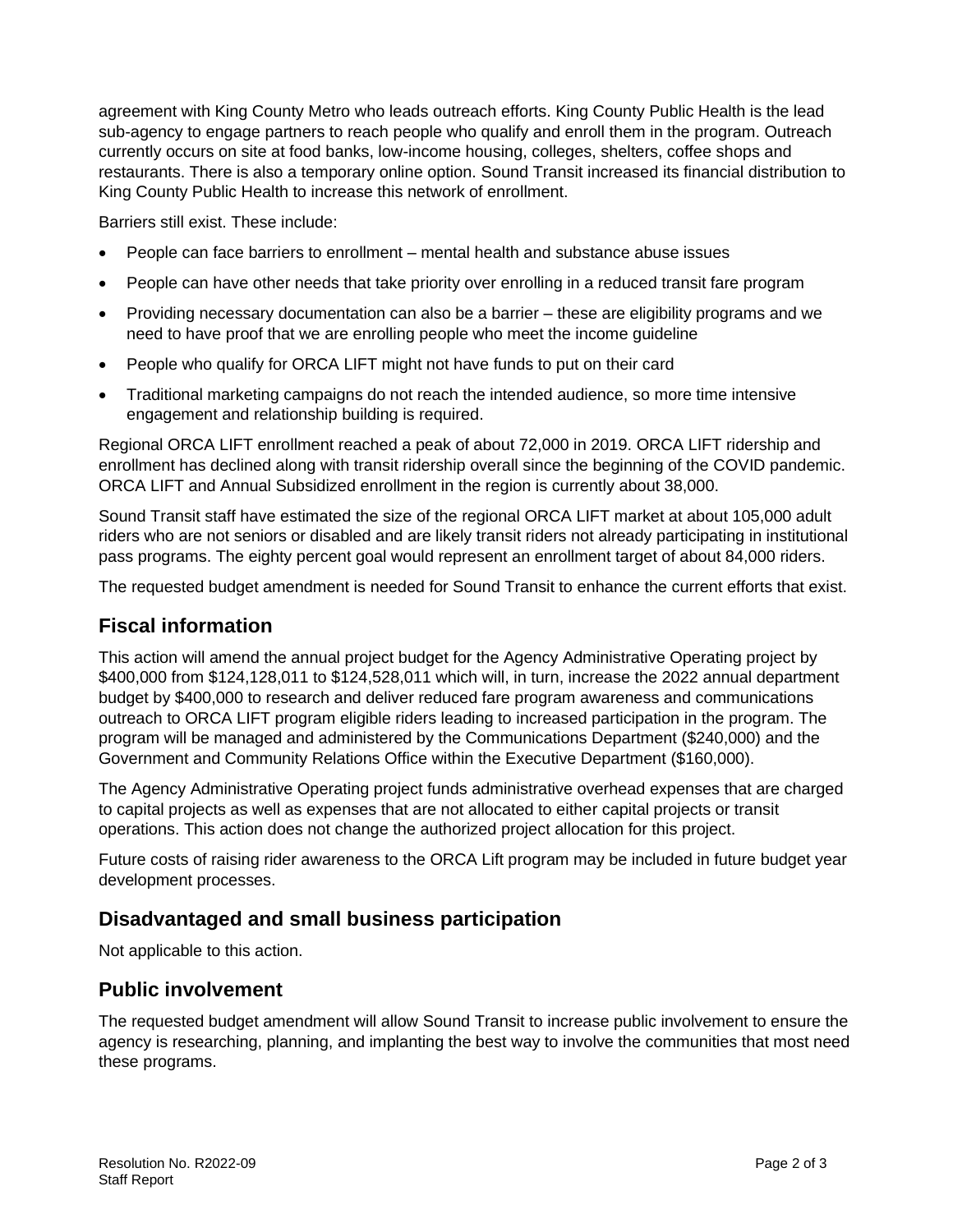## **Time constraints**

A one-month delay would not have a significant impact, however to reach the 80 percent goal, this work must begin in 2022.

**Environmental review –** KH 3/31/22

**Legal review –** AJP 4/1/22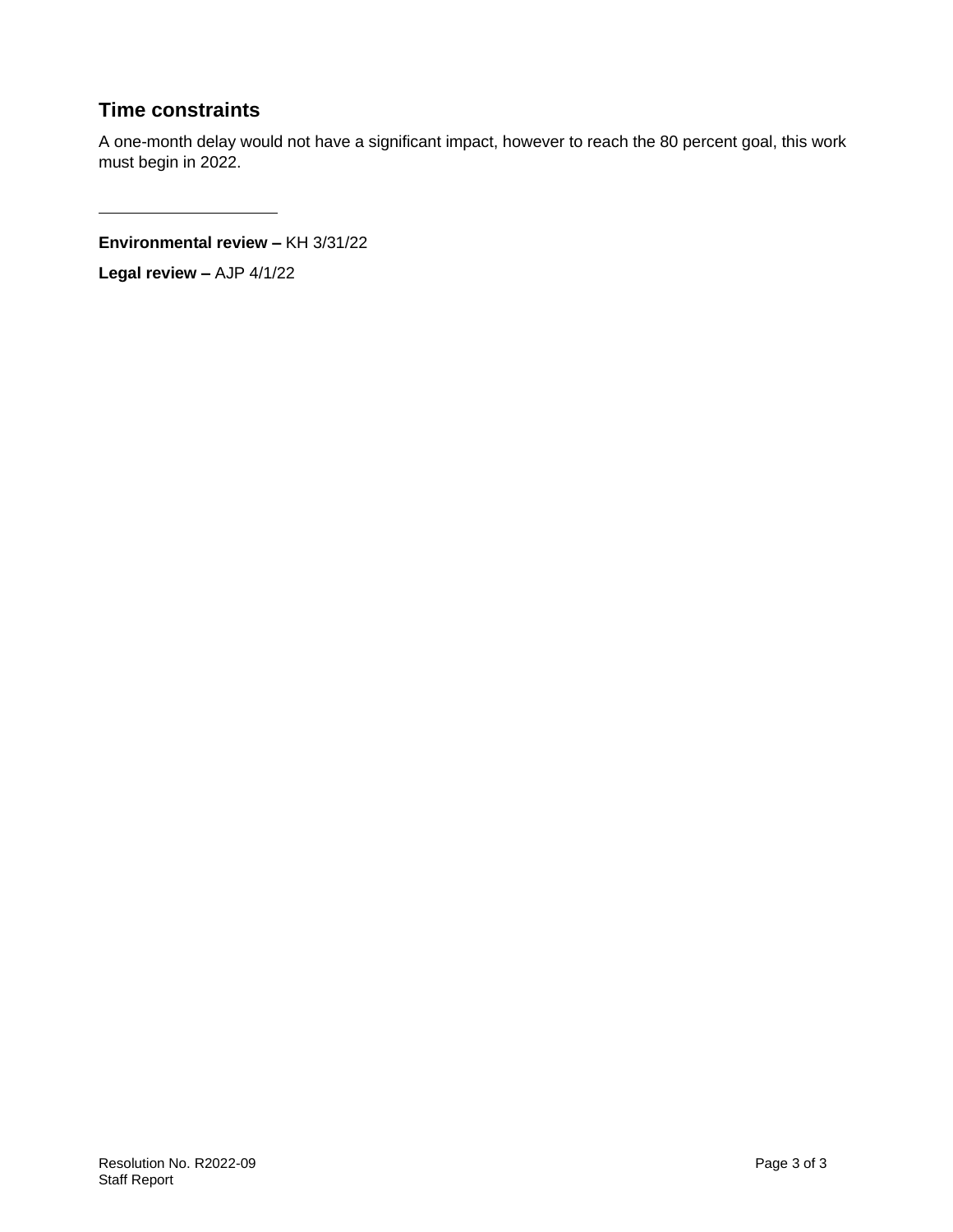# **TE** SOUNDTRANSIT

# **Resolution No. R2022-09**

A RESOLUTION of the Board of the Central Puget Sound Regional Transit Authority amending the Adopted 2022 Annual Budget to increase the Agency Administrative Operating project budget by \$400,000 from \$124,128,011 to \$124,528,011 to account for the establishment and delivery of reduced fare program promotion in 2022 and support the goal to enroll eighty percent of the likely ORCA LIFT market.

WHEREAS, the Central Puget Sound Regional Transit Authority, commonly known as Sound Transit, was formed under chapters 81.104 and 81.112 of the Revised Code of Washington (RCW) for the Pierce, King, and Snohomish Counties region by action of their respective county councils pursuant to RCW 81.112.030; and

WHEREAS, Sound Transit is authorized to plan, construct, and permanently operate a highcapacity system of transportation infrastructure and services to meet regional public transportation needs in the Central Puget Sound region; and

WHEREAS, in general elections held within the Sound Transit district on November 5, 1996, November 4, 2008, and November 8, 2016, voters approved local funding to implement a regional high-capacity transportation system for the Central Puget Sound region; and

WHEREAS, a key component of the Comprehensive Fares Strategy and Equitable Fare Compliance efforts is increasing participation in all reduced fare programs to ensure that everyone who needs fare media can get access to it; and

WHEREAS, the Board is considering a separate action, Motion No. M2022-27, that would adopt a goal of enrolling eighty percent of likely ORCA LIFT and annual subsidized pass riders in the region. A likely ORCA LIFT rider is defined as an eligible rider that regularly rides transit for 5+ trips per month; and

WHEREAS, this effort requires a multi-faceted approach that includes research, community engagement, potential technology upgrades, work with agency partners and marketing and communication materials; and

WHEREAS, in December 2021, through Resolution No. R2021-21, the Board adopted the 2022 Budget and Transit Improvement Plan (TIP) authorizing annual spending for operating costs and project costs by category; and

WHEREAS, the Board approved a revised annual budget of \$124,528,011 for Agency Administrative Operating project; and

WHEREAS, increasing the Agency Administrative Operating project budget by \$400,000 to cover anticipated 2022 spending, which will, in turn, increase the 2022 annual budgets for the Executive Department by \$160,000 and the Communications Department by \$240,000 to account for the establishment and delivery of reduced fare program promotion in 2022; and

WHEREAS, additional budget will be used to cover community involvement strategy and planning, a reduced fare community support project and other marketing and communications to support the goal to enroll eighty percent of the likely ORCA LIFT market; and

WHEREAS, a two-thirds affirmative vote of the entire membership of the Sound Transit Board is required to amend the adopted 2022 budget.